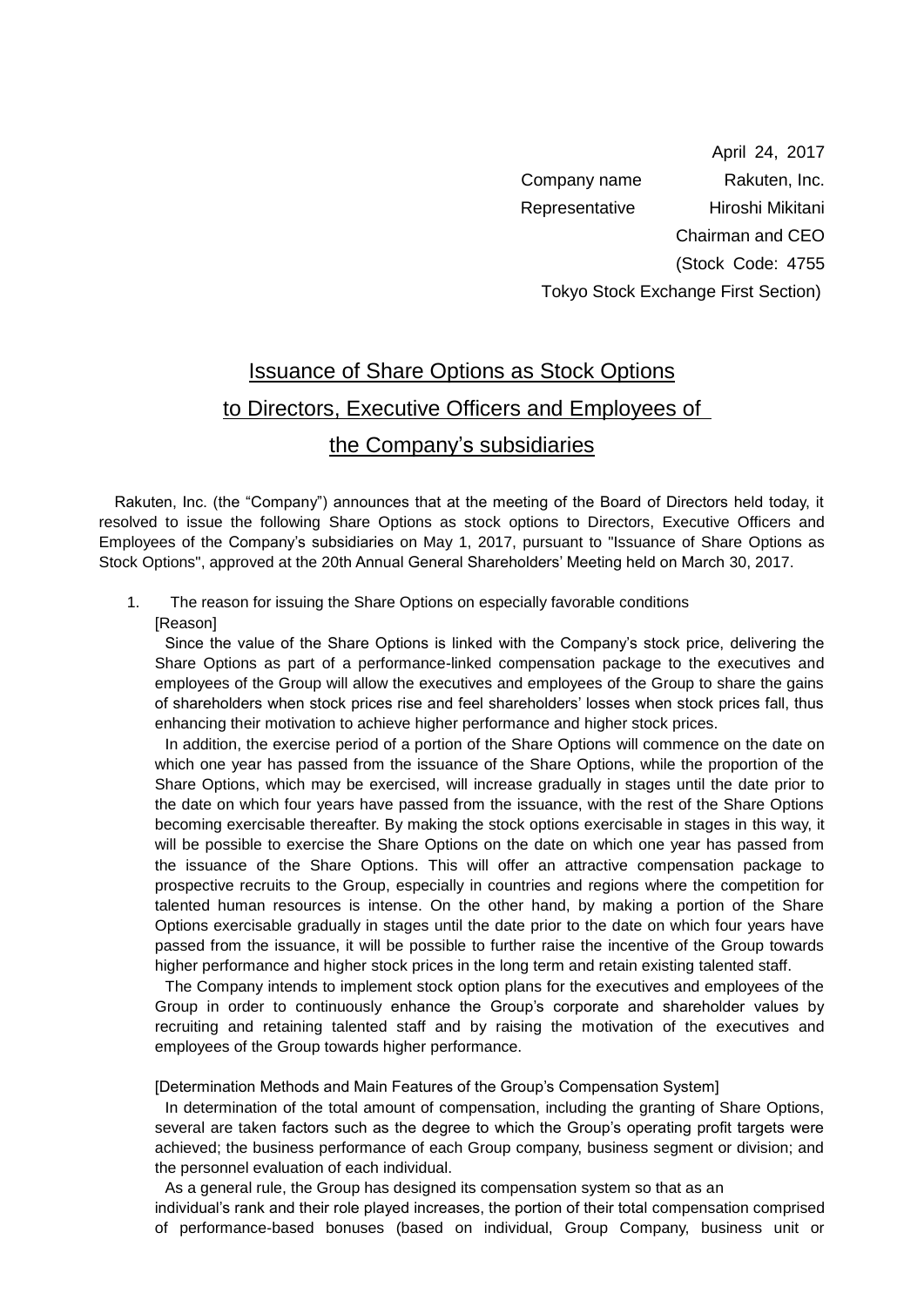department performance) and stock options (that are linked to stock prices) also increases. Nevertheless, a major feature of the Group's compensation system is that it delivers Share Options to a wide range of personnel starting with second-year employees with relatively low ranks and small roles up to Directors. This reflects the Group's belief that making the majority of its executives and employees potential shareholders will further raise the awareness of each executive and employee towards enhancing corporate and shareholder values. Additionally, this is expected to reinforce the sense of unity among the Group members, which is thought to be an indispensable element in expanding and fostering the Rakuten Eco-System both in Japan and abroad.

- 2. Outline of the issuance of the Share Options
- (1) Total number of units and persons to whom Share Options will be allotted

| Directors of the subsidiaries:                        | 1 in total   | 200 units in total    |
|-------------------------------------------------------|--------------|-----------------------|
| Executive Officers and Employees of the subsidiaries: | 441 in total | 13,246 units in total |

(2) Class and number of shares to be issued upon exercise of Share Options

Common stock of the Company: 1,344,600 shares

However, if the Company splits its common stock (including allotment of its common stock without compensation; hereinafter the same shall apply) or consolidates its common stock, the number of shares to be issued upon exercise of each unit of such Share Options will be adjusted according to the following formula; provided that such adjustment will be made only to those remain unexercised or uncanceled at the time of such adjustment and; provided, further, that if any fraction less than one share arises as a result of such adjustment, such fraction shall be discarded.

Number of shares Number of shares after adjustment  $\qquad$  before adjustment  $\times$ Ratio of split or consolidation

In addition, if the Company carries out a merger, a company split, share exchange, share transfer, or other action. that makes it necessary to adjust the number of shares, the number of shares will be adjusted within a reasonable range, taking into account the conditions of the merger, company split, share exchange, share transfer, or other similar action.

(3) Total number of Share Options: 13,446 units

One hundred shares shall be issued for each Share Options; provided, however, that in the event of any adjustment in the number of shares stipulated in (2) above, the number of shares to be issued for the Share Options shall be adjusted accordingly.

- (4) Cash payment for Share Options No cash payment is required for Share Options.
- (5) Value of the assets to be contributed upon exercise of Share Options The Price for one Share Option shall be one yen.
- (6) Exercise period of Share Options

The exercise period will be from the date on which one year has passed from the issuance of the Share Options (hereinafter "date of issuance") to the date on which ten years have passed from the date of issuance. If the final day of the exercise period falls on a holiday of the Company, the final day shall be the working day immediately preceding the final day.

(7) Conditions etc. for exercise of Share Options (i) Those who received the allotment of the issue of Share Options (hereinafter "Holders of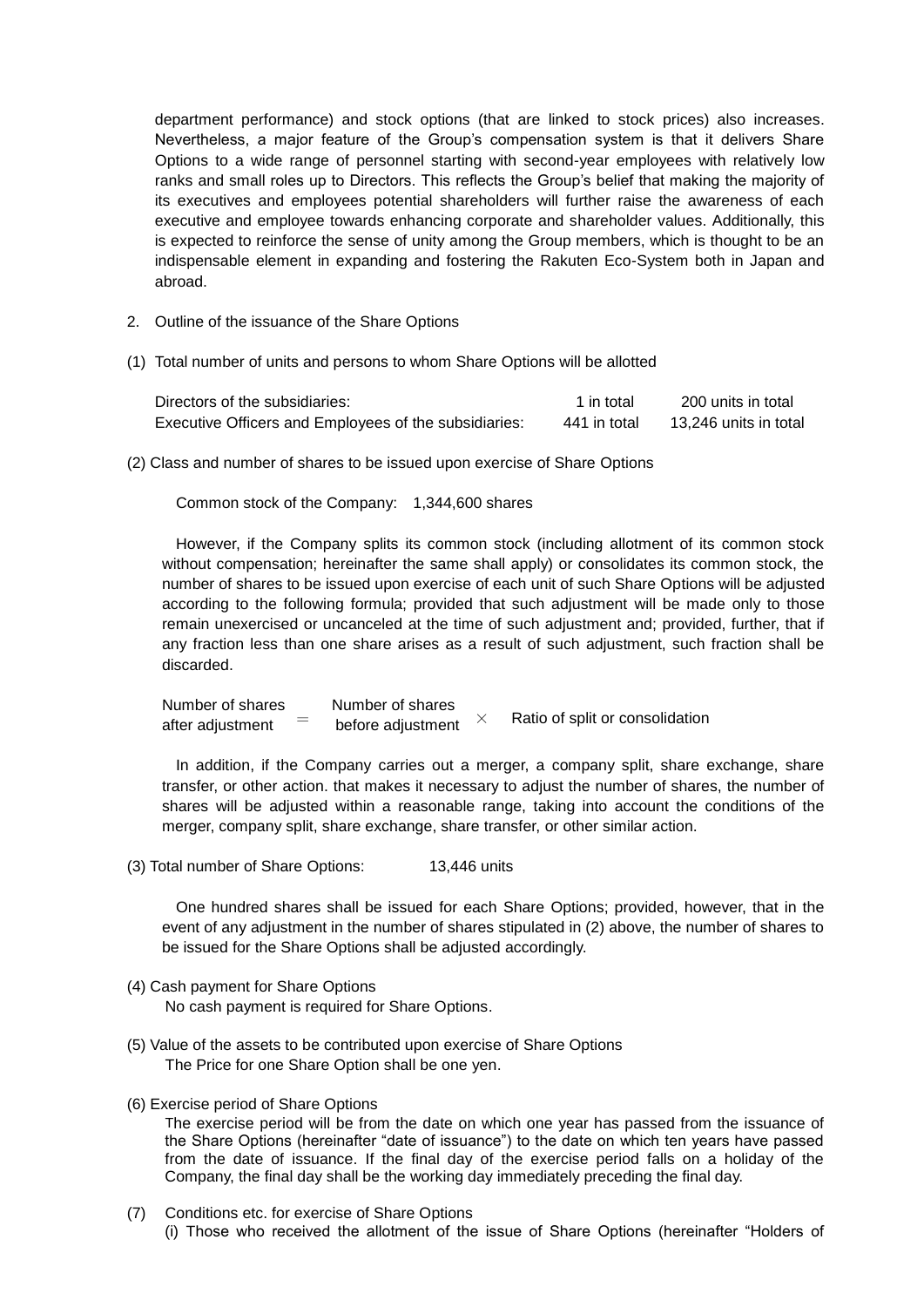Share Options") will remain Directors (excluding Outside Directors), Executive Officers, Company Auditors or employees of the Company, or its subsidiaries or affiliates at the time of exercising such rights; provided, however, that exceptional treatment may be allowed in this regard by the Board of Directors in consideration of circumstances.

- (ii) Share Options shall not be inherited; provided, however, that exceptional treatment may be allowed in this regard by the Board of Directors in consideration of circumstances.
- (iii) Share Options shall not be offered for pledge or disposed of in any other way.
- (iv) Share Options may be exercised by the Holder of Share Options, in whole or in part, according to the following categories.
	- i) The entire allotment of Share Options may not be exercised prior to the date on which one year has passed from the date of issuance.
	- ii) 15% of the allotment of Share Options may be exercised from the date on which one year has passed from the date of issuance to the date prior to the date on which two years have passed from the date of issuance (if a fraction less than one unit arises in the number of exercisable Share Options, such fraction shall be discarded).
	- iii) 35% of the allotment of Share Options (if a portion of the allotment of Share Options had been exercised prior to the date on which two years have passed from the date of issuance, the total amount exercisable including the previously exercised portion shall be 35%) may be exercised from the date on which two years have passed from the date of issuance to the date prior to the date on which three years have passed from the date of issuance (if a fraction less than one unit arises in the number of exercisable Share Options, such fraction shall be discarded).
	- iv) 65% of the allotment of Share Options (if a portion of the allotment of Share Options had been exercised prior to the date on which three years have passed from the date of issuance, the total amount exercisable including the previously exercised portion shall be 65%) may be exercised from the date on which three years have passed from the date of issuance to the date prior to the date on which four years have passed from the date of issuance (if a fraction less than one unit arises in the number of exercisable Share Options, such fraction shall be discarded).
	- v) The entire allotment of Share Options may be exercised from the date on which four years have passed from the date of issuance to the date on which ten years have passed from the date of issuance.
	- vi) The Holders of Share Options have duties to pay all taxes (including but not limited to income tax, social security contributions, pensions, and employment insurance premium) specified by laws and regulations in relation to stock options and shares. In the case where the Company and its subsidiaries and affiliates is obliged to levy income tax, etc., the relevant company obliged to levy income tax, etc. will be able to levy tax from such Holders of Share Options by the methods listed below.
		- i) Receipt by cash
		- ii) Appropriation of shares owned by the Holders of Share Options
		- iii) Deduction from salaries, bonuses, etc. of the Holders of Share Options
		- iv) Other methods specified by the Company
- (8) Matters concerning increase in capital stock and capital reserve by issuing of shares upon exercise of Share Options
	- (i) Amount of increase in capital stock by issuing shares upon exercise of Share Options will be half of the upper limit of capital increase as calculated pursuant to the provisions of Article 17, Paragraph 1 of the Ordinance on Accounting of Companies, where any resultant fraction less than one yen shall be rounded up.
	- (ii) Amount of increase in capital reserve by issuing shares upon exercise of Share Options will be the upper limit of capital stock increase as described in (i) above minus the amount of increase in capital stock set out therein.
- (9) Reasons and conditions for the acquisition of Share Options
	- (i) In the case that the proposal of any merger agreement under which the Company is dissolved, or any absorption-type company split (kyushu-bunkatsu) agreement or incorporation-type company split (shinsetsu-bunkatsu) plan in which the Company will be a splitting company, or any share exchange agreement or share transfer plan in which the Company will be a wholly owned subsidiary of another company is approved at a General Shareholders' Meeting of the Company, the Company may acquire Share Options at the date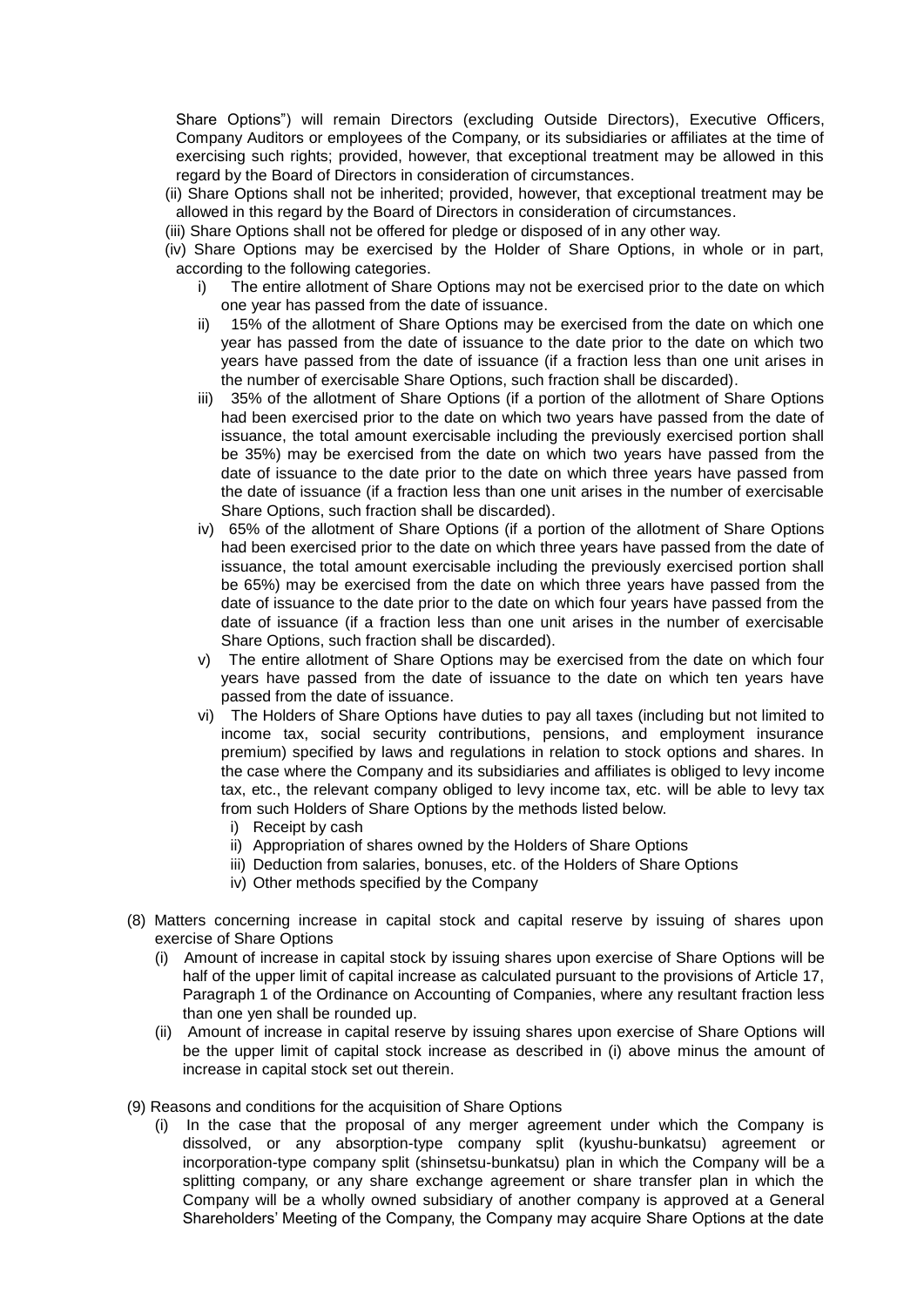specifically determined by the Board of Directors of the Company without any compensation therefor.

- (ii) In the case that Holders of Share Options ceases to accommodate the conditions of (7) (i) above before exercising Share Options, the Company may acquire such Share Options at the date specifically determined by the Board of Directors of the Company without any compensation therefor.
- (10) Restriction on the acquisition of Share Options by transfer
	- Any acquisition of Share Options by transfer will require an approval of the Board of Directors of the Company by its resolution.
- (11) Treatment of Share Options in case of organizational restructuring of the Company
	- In the event the Company merges (limited to cases where the Company becomes a dissolving company), performs an absorption-type company split or an incorporation-type company split, or conducts a share exchange or a share transfer (hereinafter collectively "Organizational Restructuring"), Share Options of a corporation described in Article 236, Paragraph 1, Items 8.1 through 8.5 of the Companies Act (hereinafter "Restructured Company") will be delivered under the following conditions to Holders of Share Options remaining unexercised (hereinafter "Remaining Share Options") at the time when Organizational Restructuring takes effect. In this case, the Remaining Share Options will lapse and the Restructured Company will issue new Share Options. However, the foregoing will apply only to cases in which the delivery of Share Options of the Restructured Company according to the following conditions is stipulated in the merger agreement, the absorption-type company split agreement, the incorporation-type company split plan, the share exchange agreement or the share transfer plan.
	- (i) Number of Share Options of the Restructured Company to be delivered

The Restructured Company shall deliver Share Options, the number of which shall equal the number of Share Options held by the holder of the Remaining Share Options.

- (ii) Class of shares of the Restructured Company to be issued upon the exercise of Share Options Shares of common stock of the Restructured Company
- (iii) Number of shares of the Restructured Company to be issued upon the exercise of Share **Options**

To be decided according to (2) and (3) above after taking into consideration the conditions, etc. of the Organizational Restructuring.

(iv) Value of the assets to be contributed upon the exercise of Share Options

The value of the assets to be contributed upon the exercise of each Share Options will be decided according to (5) above after taking into consideration the conditions, etc. of the Organizational Restructuring.

(v) Exercise period of Share Options

Starting from the later of either the first date of the exercise period of Share Options as stipulated in (6) above or the date on which the Organizational Restructuring becomes effective and ending on the expiration date for the exercise of Share Options as stipulated in (6) above.

- (vi) Matters concerning increase in capital stock and capital reserve to be increased by the issuing of shares by the Restructured Company upon the exercise of Share Options To be determined in accordance with (8) above.
- (vii) Restriction on acquisition of Share Options by transfer Acquisition of Share Options by transfer will be subject to the approval of the Board of Directors of the Restructured Company (or by the majority decision of Directors if such company is not a company with Board of Directors).
- (viii) Reasons and conditions for the acquisition of Share Options To be determined in accordance with (9) above.
- (12) Rules pertaining to fractions of less than one share arising from the exercise of Share Options Fractions of less than one share in the number of shares to be delivered to Holders of Share Options who exercised Share Options will be discarded.